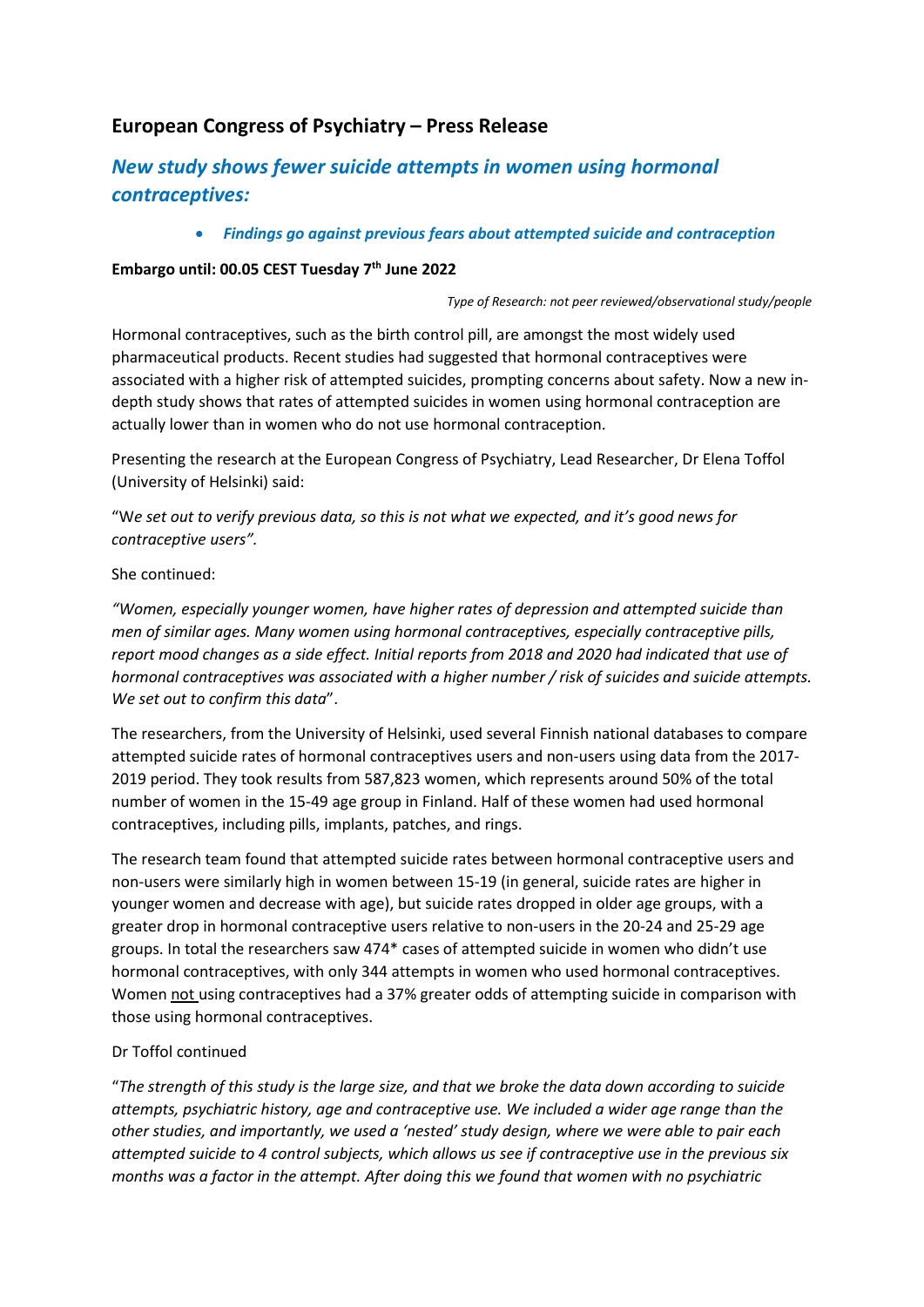*history and using hormonal contraceptives, specifically those containing ethinylestradiol had a significantly reduced risk of attempting suicide than women not using any hormonal contraception*.

*The data indicates redeemed prescriptions, and of course it may be that some of these prescriptions were redeemed but not used. Overall though, we think we have been able to account for most confounding factors. Our next step is to use data from this same population to examine the risk of depression associated with hormonal contraception use".*

Commenting, Professor Andrea Fiorillo (University of Campania, Naples) said:

*"This interesting study focused on the complex relationship between hormonal contraception exposure and suicidal behaviour. Previous studies found a relationship between hormonal contraceptives use and higher risk of attempted suicide. The study by Toffol disconfirms this finding, showing that the rates of suicide attempts are actually lower in women using hormonal contraception. Of course, this striking finding deserves a careful evaluation and needs to be replicated in different cohorts of women and controlled for the impact of several psychosocial stressors, such as economic upheavals, social insecurity and uncertainty due to the COVID pandemic. The clinical implications of the study are obvious and may help to destigmatize the use of hormonal contraceptives."*

This is an independent comment, Professor Fiorillo was not involved in this study. Professor Fiorillo is Treasurer of the European Psychiatric Association and Editor in Chief of the journal European Psychiatry.

\*The researchers observed 474 cases of AS (IR 0.81 per 1000 person-years, 95% CI 0.74–0.88), while among HC users there were 344 AS cases (IR 0.59, 95% CI 0.53–0.65). The incidence rate ratio (IRR) of HC vs. no-HC users was 0.73 (0.63–0.83).

ENDS

#### **Notes for Editors**

The 30th European Congress of Psychiatry is organised by the European Psychiatric Association, the largest association of psychiatrists in Europe. It will take place virtually from 4-7 June. For more information see:<https://epa-congress.org/>

#### **Conference Abstract: Use of Hormonal Contraception and Attempted Suicide: A Nested Case-Control Study**

Authors: E. Toffol1, T. Partonen2, A. Latvala3, A. But1, O. Heikinheimo4, J. Haukka1; 1University of Helsinki, Department of Public Health, Helsinki, Finland, 2Finnish Institute for Health and Welfare, Department of Public Health and Welfare, Helsinki, Finland, 3University of Helsinki, Institute of Criminology and Legal Policy, Helsinki, Finland, 4University of Helsinki and Helsinki University Hospital, Department of Obstetrics and Gynaecology, Helsinki, Finland

Introduction: In Finland more than 40% of fertile aged women used some type of hormonal contraception (HC) in the period 2010-2013. A proportion of women using HC complains of side effects, including mood symptoms. The relationship between the use of HC and the risk of attempted suicide (AS) is still a matter of debate.

Objectives: To assess the association of the use of HC with the risk of AS during 2017-2019.

Methods: Data were retrieved from the Prescription Centre, Care Register of Health Care, Register of Primary Health Care Visits and Statistics Finland. A total of 587 823 women, aged 15-49 years, using and not using HC in 2017 were analysed in the initial incidence study. All incident AS cases during 2018-2019, and their 4:1 age-matched controls (1 174 346 personyears) were analysed in a nested case-control setting via conditional logistic regression models.